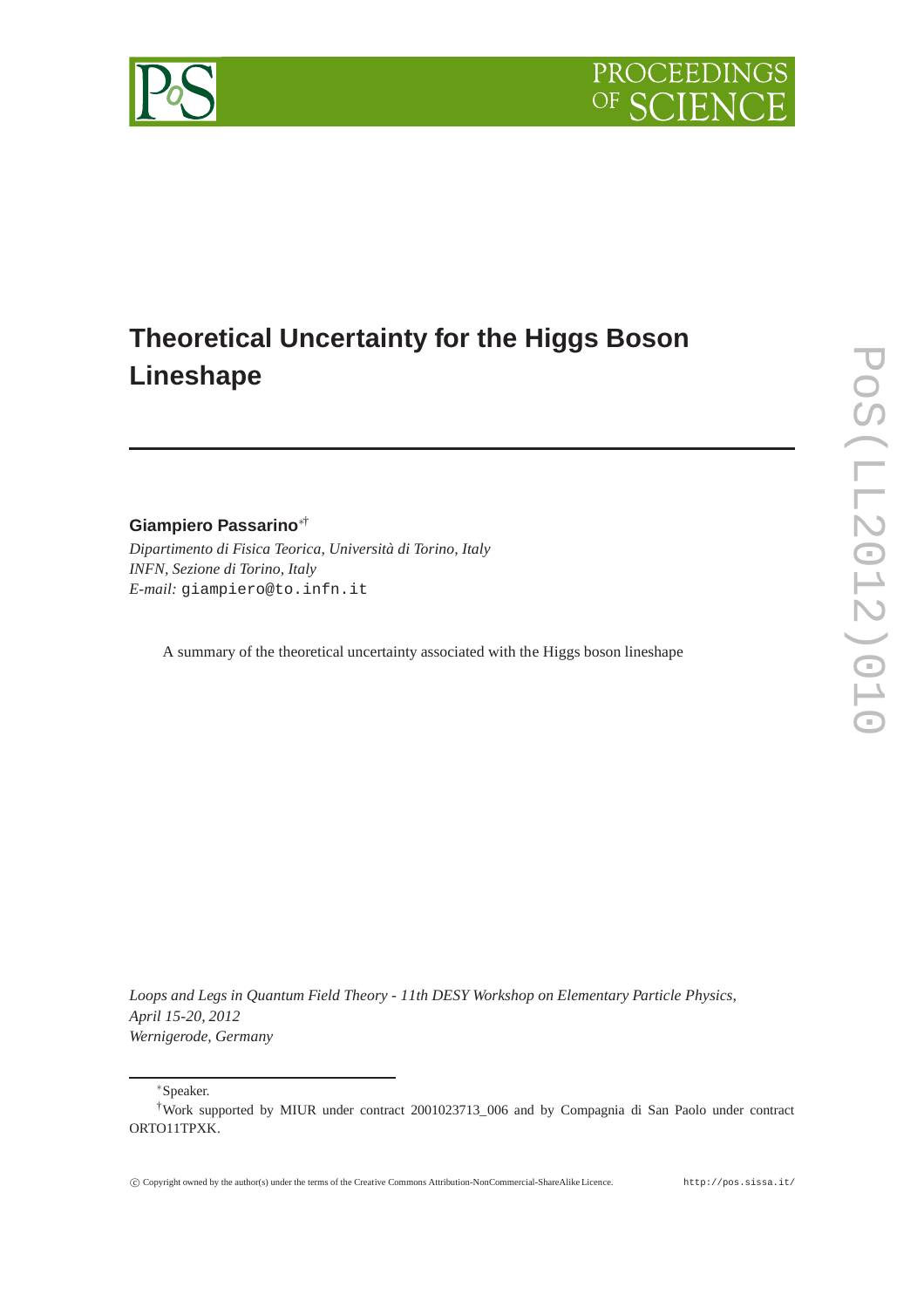#### **1. Introduction**

In this work, following Independence Day [1, 2], we summarize the status of theoretical uncertainties (THU) associated with the Higgs boson lineshape. The recent observation of a new massive neutral boson by ATLAS and CMS opens a new era where characterization of this new object is of central importance. Interim recommendations to explore the coupling structure of a Higgs-like particle can be found in Ref. [3]. A recent note by ATLAS Collaboration [4], using data taken in 2011 and 2012, reports that, within the current statistical uncertainties, no significant deviations from the Standard Model couplings are observed. Nevertheless, this is only the beginning of the program of "identification"; we will assume that the new particle is a CP-even scalar. As shown in Ref. [5] one can classify the couplings of a neutral CP even scalar to *W* and *Z* bosons according to its properties under custodial symmetry. The possibilities are: the scalar is an electroweak (EW) singlet, is not an EW singlet (but is a custodial singlet), the scalar is the neutral member of a custodial 5-plet, mixtures of the above. The Higgs boson is the custodial singlet in the decomposition  $(2_L, 2_R) = 1 \oplus 3.$ 

The search for the coupling structure of the light Higgs-like particle, as well as for new heavy states, will continue. The huge uncertainty used so far for the heavy Higgs searches [6]  $(1.5(M_H/TeV)^3)$  was supposed to cover both the effect of the incorrect treatment of the lineshape and the missing interference. However, this uncertainty forced ATLAS and CMS to stop the search at 600GeV, where the uncertainty is 30%.

In the following we will review recent improvements on estimating the THU. We do not discuss uncertainties coming from QCD scale variations and from PDF+ $\alpha$ <sub>S</sub> [6].

# **2. Limits of Zero-width approximation for a light Higgs boson signal**

In the mass range of the new Higgs-like state the width of the Standard Model (SM) Higgs boson is more than four orders of magnitude smaller than its mass. The zero-width approximation is hence expected to be an excellent approximation. the work of Ref. [7] has shown that this is not always the case. The inclusion of off-shell contributions is essential to obtain an accurate Higgs signal normalization at the 1% precision level. For *gg* ( $\rightarrow$  *H*)  $\rightarrow$  *VV*, *V* = *W*, *Z*,  $\mathcal{O}(10\%)$ corrections occur due to an enhanced Higgs signal in the region  $M_{\rm VV} > 2 M_{\rm V}$ , where also sizeable Higgs-continuum interference occurs.

It is worth noting again that the whole effect on the signal has nothing to do with  $\Gamma_H/M_H$ effects; above the *ZZ* -threshold the lineshape is higher than expected (although tiny w.r.t. the narrow peak) and stays constant till the *bartt*-threshold after which we observe an almost linear decrease. This is why the total cross-section is affected (in *ZZ* final state) at the 10% level.

## **3. The Complex-Pole Scheme**

Until recently, the Higgs boson invariant mass distribution (Higgs–boson-lineshape) has received little attention. In the work of Refs. [8, 9] we have made an attempt to resolve the problem by comparing different theoretical inputs to the off-shellness of the Higgs boson. There is no question at all that the zero-width approximation should be avoided, especially in the high-mass region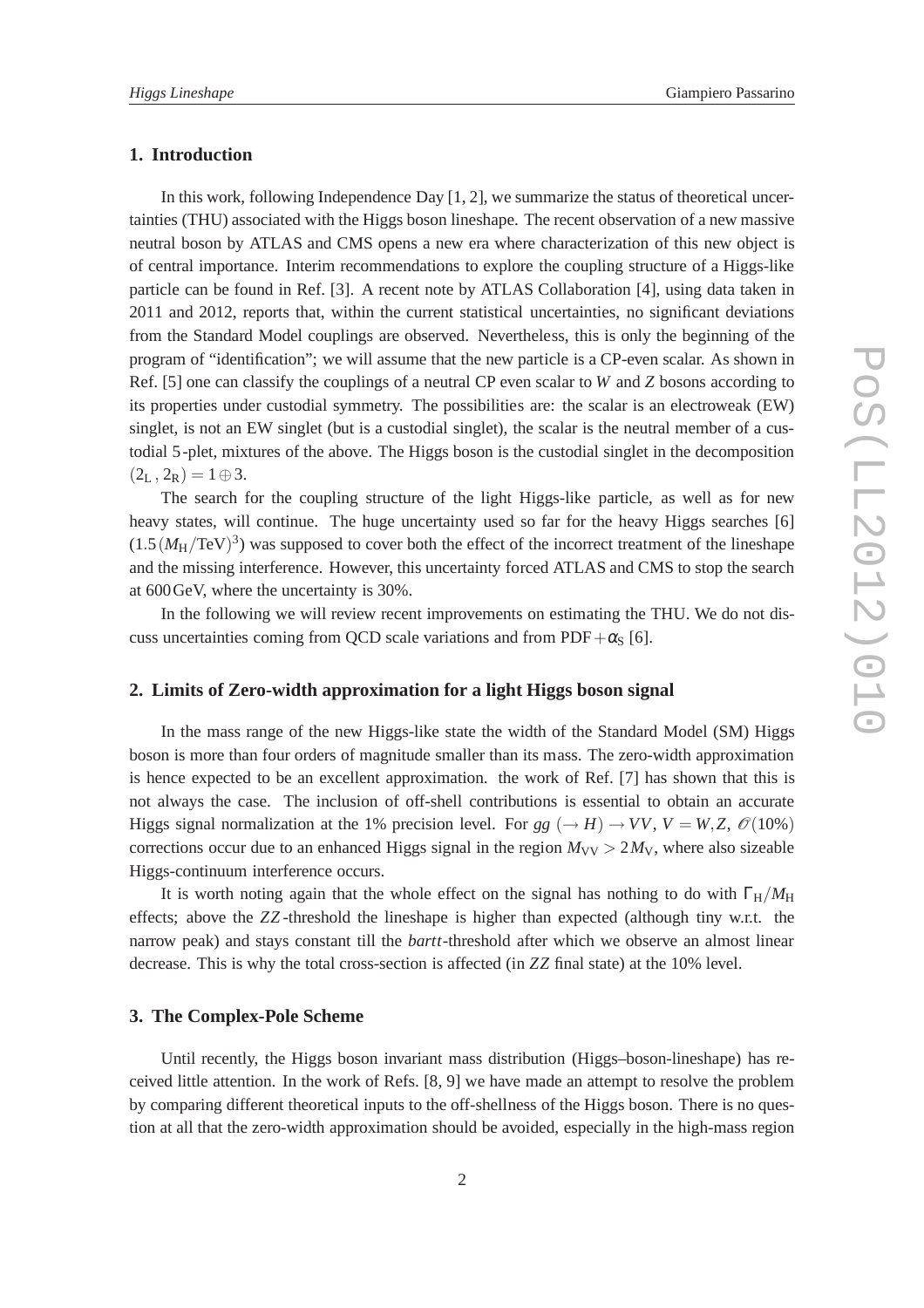where the on-shell width becomes of the same order as the on-shell mass, or higher. We have shown evidence that only the Dyson-resummed propagator should be used, leading to the introduction of the *H* complex pole, a gauge-invariant property of the *S*-matrix. It is convenient to describe the Complex-Pole scheme (CPS) as follows: the signal cross-section for the process  $i \rightarrow F$  can be written as

$$
\sigma_{ij \to H \to F}(s) = \frac{1}{\pi} \sigma_{ij \to H} \frac{s^2}{\left| s - s_H \right|^2} \frac{\Gamma_H^{\text{tot}}}{\sqrt{s}} BR(H \to F), \quad \Gamma_H^{\text{tot}} = \sum_{f \in F} \Gamma_{H \to F}.
$$
 (3.1)

where  $s$  is the Higgs virtuality,  $s_H$  is the Higgs complex pole and we have introduced a sum over all final states.

Note that the complex pole describing an unstable particle is conventionally parametrized as  $s_i = \mu_i^2 - i \mu_i \gamma_i$ . It would we desirable to include two- and three-loop contributions in  $\gamma_H$  and for some of these contributions only on-shell results have been computed so far. Therefore, it is very useful to give a rough estimate of the missing orders. Following the authors of Ref. [10] (as explained in Sect. 7 of Ref. [9]) we can estimate that the first correction to  $\gamma_H$  is roughly given by

$$
\delta_{\rm H} = 0.350119 \frac{G_{\rm F} \mu_{\rm H}^2}{2\sqrt{2}\pi^2}.
$$
\n(3.2)

Changes in  $\gamma_H$  range from 2.3% at 400 GeV to 9.4% at 750 GeV. In general, we do not see very large variations up to 1TeV with a breakdown of the perturbative expansion around when 1.74TeV. Therefore, using  $\gamma_H$  (1  $\pm \delta_H$ ) we can give a rough but reasonable estimate of the remaining uncertainty on the lineshape. To summarize our estimate of the theoretical uncertainty associated to the signal: the remaining uncertainty on the production cross-section is typically well reproduced by  $(\delta_H + 1)[\%]$ ,  $\sigma_{max}$  (the peak cross-section) changes approximately with the naive expectation,  $2\delta_{\rm H}[\%]$ .

The factor  $\Gamma_H^{\text{tot}}(\sqrt{s})$  in Eq.(3.1) deserves a separate discussion. It represents the "on-shell" decay of an Higgs boson of mass  $\sqrt{s}$  and we have to quantify the corresponding uncertainty. The staring point is Γ<sup>tot</sup> computed by PROPHECY4F [11] which includes two-loop leading corrections in  $G_F M_H^2$ , where  $M_H$  is now the on-shell mass. Next we consider the on-shell width in the Higgs-Goldstone model, discussed in [10, 12]. We have

$$
\frac{\Gamma_{\rm H}}{\sqrt{s}}\Big|_{\rm HG} = \sum_{n=1}^3 a_n \lambda^n = X_{\rm HG}, \qquad \lambda = \frac{G_{\rm FS}}{2\sqrt{2}\pi^2}.
$$
 (3.3)

Let  $\Gamma_p = X_p \sqrt{s}$  the width computed by PROPHECY4F, we redefine the total width as

$$
\frac{\Gamma_{\text{tot}}}{\sqrt{s}} = (X_{\text{P}} - X_{\text{HG}}) + X_{\text{HG}} = \sum_{n=0}^{3} a_n \lambda^n,
$$
\n(3.4)

where now  $a_0 = X_p - X_{HG}$ . As long as  $\lambda$  is not too large we can define a  $p\% < 80\%$  credible interval as (following from  $a_{2,3} < a_1$ )

$$
\Gamma_{\text{tot}}(\sqrt{s}) = \Gamma_{\text{p}}(\sqrt{s}) \pm \Delta \Gamma, \qquad \Delta \Gamma = \frac{5}{4} \max\{|a_0|, a_1\} p\% \lambda^4 \sqrt{s}.
$$
 (3.5)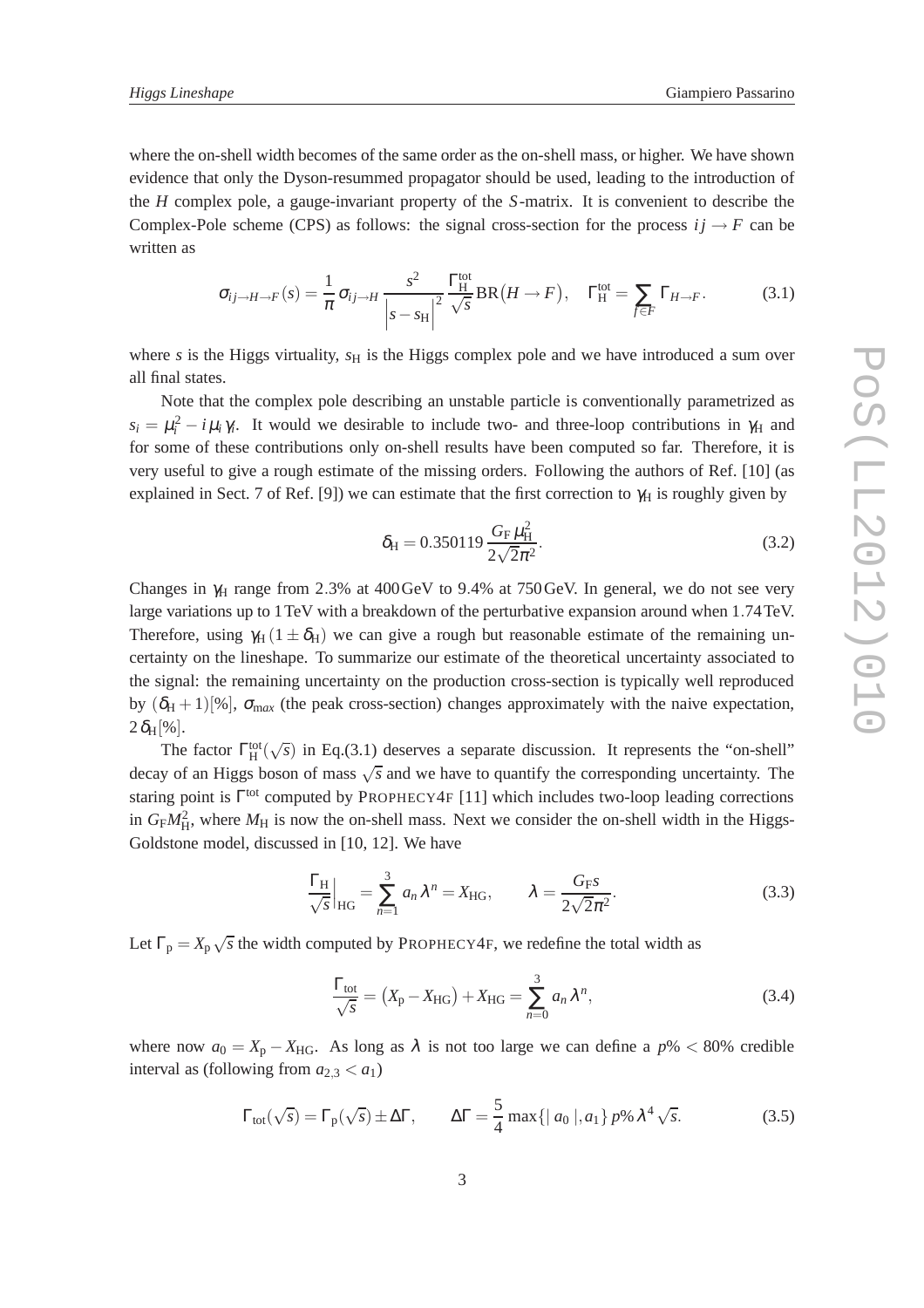#### **4. Interference signal - background**

In the current experimental analysis there are additional sources of uncertainty, e.g. background and Higgs interference effects [13, 14, 15, 16, 17]. As a matter of fact, this interference is partly available and should not be included as a theoretical uncertainty; for a discussion and results we refer to Refs. [18, 19, 20].

Here we will examine the channel  $gg \to ZZ$  and discuss the associated THU. The background (continuum  $gg \rightarrow ZZ$ ) and the interference are only known at leading order (LO, one-loop) [21]. Here we face two problems, a missing NLO calculation of the background (two-loop) and the NLO or NNLO signal at the amplitude level, without which there is no way to improve upon the present LO calculation.

A potential worry, already addressed in Ref. [18], is: should we simply use the full LO calculation or should we try to effectively include the large (factor two) *K* -factor to have effective NNLO observables? There are different opinions since interference effects may be as large or larger than NNLO corrections to the signal. Therefore, it is important to quantify both effects. Let us consider any distribution *D*, i.e.

$$
D = \frac{d\sigma}{dx} \quad x = M_{ZZ} \quad \text{or} \quad x = p_{\perp}^{Z} \quad \text{etc.}
$$
 (4.1)

where  $M_{ZZ}$  is the invariant mass of the ZZ-pair and  $p_{\perp}^{Z}$  $\frac{Z}{\perp}$  is the transverse momentum. We introduce the following options, see Ref. [22] (*S*,*B* and *I* are shorthands for signal, background and interference):

• **additive** where one computes

$$
\frac{d\sigma_{eff}^{NNLO}}{dx} = \frac{d\sigma^{NNLO}}{dx}(S) + \frac{d\sigma^{LO}}{dx}(I) + \frac{d\sigma^{LO}}{dx}(B)
$$
(4.2)

• **multiplicative** where one computes

$$
\frac{d\sigma_{eff}^{NNLO}}{dx} = K_{D} \left[ \frac{d\sigma^{LO}}{dx}(S) + \frac{d\sigma^{LO}}{dx}(I) \right] + \frac{d\sigma^{LO}}{dx}(B), \qquad K_{D} = \frac{\frac{d\sigma^{NNLO}}{dx}(S)}{\frac{d\sigma^{LO}}{dx}(S)},\tag{4.3}
$$

where  $K<sub>D</sub>$  is the differential *K*-factor for the distribution. Note that  $K<sub>D</sub>$  accounts for both QCD and EW higher order effects in the production and in the decay.

• **intermediate** It is convenient to define

$$
K_{\rm D} = K_{\rm D}^{gg} + K_{\rm D}^{rest}, \qquad K_{\rm D}^{gg} = \frac{\frac{d\sigma^{\rm NNLO}}{dx} \left(gg \to H(g) \to ZZ(g)\right)}{\frac{d\sigma^{\rm LO}}{dx} \left(gg \to H \to ZZ\right)}\tag{4.4}
$$

$$
\frac{d\sigma_{eff}^{NNLO}}{dx} = K_{D} \frac{d\sigma^{LO}}{dx}(S) + \left(K_{D}^{gg}\right)^{1/2} \frac{d\sigma^{LO}}{dx}(I) + \frac{d\sigma^{LO}}{dx}(B)
$$
(4.5)

Oour recipe for estimating the theoretical uncertainty in the effective NNLO distribution is as follows: the intermediate option gives the *central value*, while the band between the multiplicative and the additive options gives the uncertainty. Note that the difference between the intermediate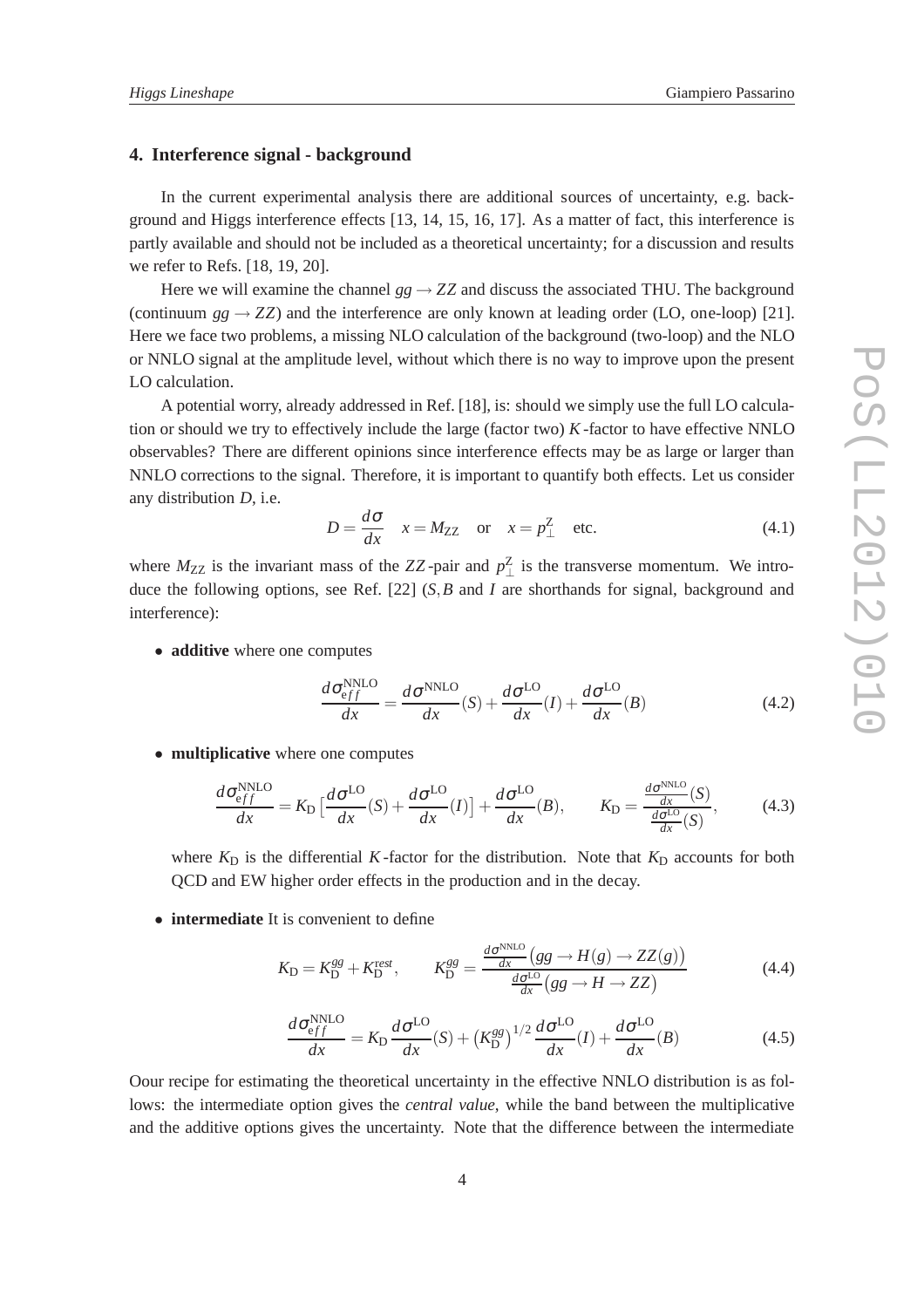option and the median of the band is always small if not far away from the peak where, in any case, any option becomes questionable.

For an inclusive quantity the effect of the interference, with or without the NNLO *K* -factor for the signal, is almost negligible. For distributions this is radically different; referring to the *ZZ* invariant mass distribution we can say that, close to  $M_{ZZ} = \mu_H$ , the uncertainty is small but becomes large in the rest of the search window  $[\mu_{\rm H} - \gamma_{\rm H}, \mu_{\rm H} + \gamma_{\rm H}]$ . The effect of the LO interference, w.r.t. LO  $S+B$ , reaches a maximum of  $+16\%$  before the peak (e.g. at  $\mu_H = 700 \,\text{GeV}$ ) while our estimate of the scaled interference (always w.r.t. LO *S*+*B*) is 86+7−3% in the same region, showing that NNLO signal effects are not negligible<sup>1</sup>.

### **5.** EW corrections to  $gg \rightarrow H$  and  $H \rightarrow VV$

The NLO EW corrections to gluon fusion have been computed in Refs. [24, 25]. The original results have been produced up to a Higgs invariant mass of 1TeV. If one is interested in the lineshape corresponding to a Higgs mass of 600GeV - 1TeV there will be some non-negligible fraction of events with invariant mass up to 2TeV. In this case extrapolation will give wrong results; for this reason we have provided additional values:  $\delta_{EW} = +19.37\% (+34.53\%, +53.90\%)$ for  $\mu_H = 1.5 \text{TeV} (2 \text{TeV}, 2.5 \text{TeV})^2$ . Also  $\Gamma_H^{\text{tot}}$  of Eq.(3.1) needs some attention. The best results available are from Ref. [6] where, however, tables stop at 1 TeV. If one wants go go above this value, it is better to include few additional points, e.g.  $\Gamma_H^{\text{tot}} = 3.38(15.8) \text{ TeV}$  for  $\mu_H = 1.5(2) \text{ TeV}$ . Note that, at 2TeV, one has  $\Gamma(H \to ZZ) = 5.25 \text{ TeV}$  and  $\Gamma(H \to WW) = 10.52 \text{ TeV}$ .

#### **References**

- [1] ATLAS Collaboration, G. Aad et al., *Observation of a new particle in the search for the Standard Model Higgs boson with the ATLAS detector at the LHC*, arXiv:1207.7214 [hep-ex].
- [2] CMS Collaboration, S. Chatrchyan et al., *Observation of a new boson at a mass of* 125 *GeV with the CMS experiment at the LHC*, Phys.Lett.B (2012),  $arXiv:1207.7235$  [hep-ex].
- [3] A. David, A. Denner, M. Duehrssen, M. Grazzini, et al., *LHC HXSWG interim recommendations to explore the coupling structure of a Higgs-like particle*, arXiv:1209.0040 [hep-ph].
- [4] *Coupling Properties of the New Particle Observed at* 126 *GeV with the ATLAS detector at the LHC*, Tech. Rep. ATLAS-CONF-2012-127, CERN, Geneva, Sep, 2012.
- [5] I. Low, J. Lykken, and G. Shaughnessy, *Have We Observed the Higgs (Imposter)?*, arXiv:1207.1093 [hep-ph].
- [6] LHC Higgs Cross Section Working Group Collaboration, S. Dittmaier et al., *Handbook of LHC Higgs Cross Sections: 1. Inclusive Observables*, arXiv:1101.0593 [hep-ph].
- [7] N. Kauer and G. Passarino, *Inadequacy of zero-width approximation for a light Higgs boson signal*, JHEP **1208** (2012) 116, arXiv:1206.4803 [hep-ph].

 $1$ Complete set of results, including results for the THU discussed in Sect. 3, and a code for computing the SM Higgs complex pole can be found at [23].

<sup>2</sup>A complete grid up to 2.5TeV and a program for a cubic interpolating spline incorporating the grid can be found at [26].